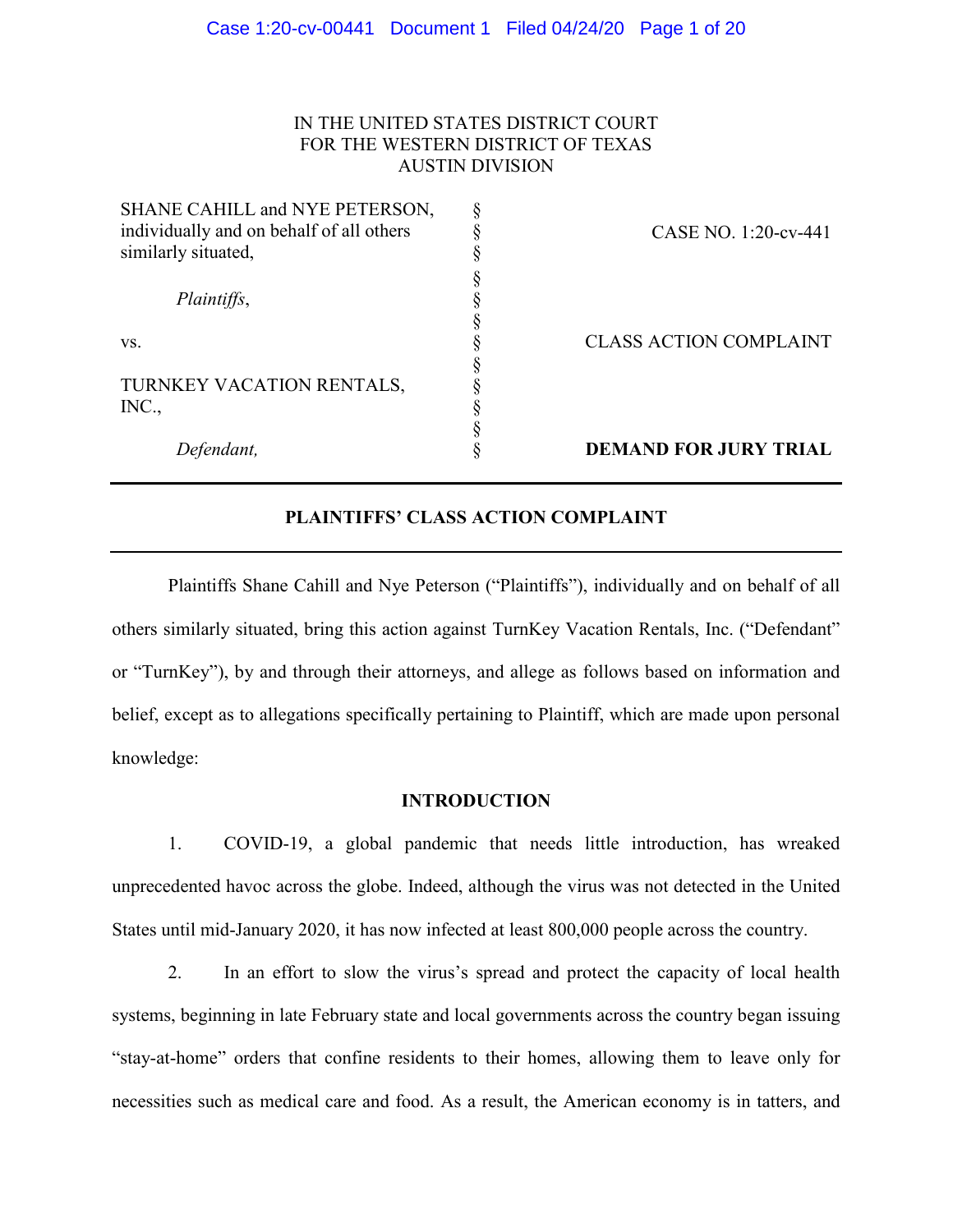### Case 1:20-cv-00441 Document 1 Filed 04/24/20 Page 2 of 20

millions of Americans find themselves jobless and wondering where they will turn for income if the crisis persists.

3. Unsurprisingly, travel has come to a near standstill as Americans find themselves unable to leave their homes, let alone travel domestically or internationally. Airlines have cancelled millions of flights in light of reduced demand and shelter-in-place orders nationwide, and hotels and rental companies have cancelled reservations that consumers are, for all intents and purposes, prohibited from using.

4. Although airlines and hospitality providers, as well as their employees, have been impacted by COVID-19, the vast majority recognize that their customers are far more vulnerable in the current economic climate and are proceeding accordingly. For example, Airbnb, a vacation rental company, is refunding all guests for reservations made before March 14, 2020—before the full scope and magnitude of the pandemic was revealed—*and* created a \$250 million fund to compensate property owners impacted by COVID-[1](#page-1-0)9 related cancellations.<sup>1</sup>

5. Unfortunately for Plaintiffs and the putative Class, however, TurnKey—an Austinbased vacation rental company that manages more than 5,000 properties in 21 states—has sought to shift the burden of this extraordinary crisis onto its customers, who, in some cases, paid thousands of dollars for rentals the COVID-19 pandemic has or will preclude them from using.

6. Specifically, TurnKey has ignored its contractual obligation to refund Plaintiffs and similarly situated consumers (1) whose rental properties became unavailable, (2) whose reservations TurnKey cancelled, or (3) who cancelled reservations made more than ten (10) days prior to check-in within seventy-two (72) hours of booking, due to the avalanche of civic orders prohibiting travel to and from most parts of the United States.

<span id="page-1-0"></span><sup>&</sup>lt;sup>1</sup> <https://www.airbnb.com/resources/hosting-homes/a/250m-to-support-hosts-impacted-by-cancellations-165> (last visited Apr. 22, 2020).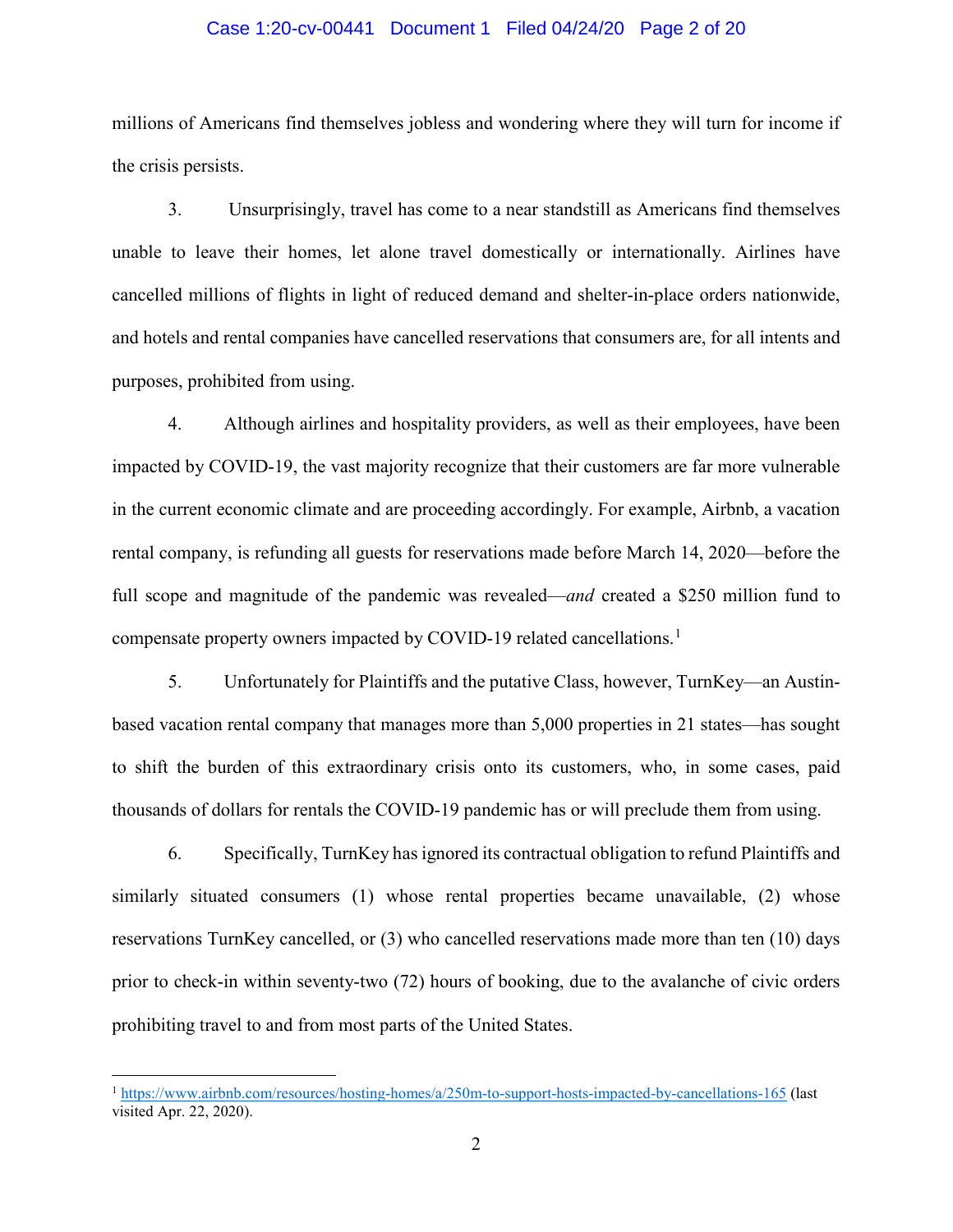### Case 1:20-cv-00441 Document 1 Filed 04/24/20 Page 3 of 20

7. TurnKey instead has elected to offer "credits" that Plaintiffs and the Class neither need nor want, particularly in lieu of sorely needed financial resources, and thereby breached the rental agreements into which it entered with Plaintiffs and all other persons who reserved rental properties through TurnKey prior to March 14, 2019.

8. TurnKey has breached its agreements with its customers and unjustly enriched itself at their expense. Accordingly, Plaintiffs bring this action in order to secure refunds for each and every similarly situated consumer TurnKey wronged by refusing to issue full refunds for cancellations necessitated by the COVID-19 crisis as TurnKey's various agreements require.

### **JURISDICTION AND VENUE**

9. This Court has subject matter jurisdiction of this action pursuant to 28 U.S.C. § 1332(d)(2), the Class Action Fairness Act of 2005, because: (i) there are 100 or more Class members, (ii) there is an aggregate amount in controversy exceeding \$5,000,000, exclusive of interest and costs, and (iii) there is minimal diversity because at least one plaintiff and one defendant are citizens of different States. This Court has supplemental jurisdiction over the state law claims pursuant to 28 U.S.C. § 1367.

10. Venue is proper in this judicial district pursuant to 28 U.S.C. § 1391 because Defendant is headquartered in this district, transacts business in this district, is subject to personal jurisdiction in this district, and therefore is deemed to be a citizen of this district, and because a substantial part of the events or omissions giving rise to the claims occurred in this District.

#### **PARTIES**

#### **A.** *Plaintiff Shane Cahill*

11. Plaintiff Shane Cahill is a resident of Montana, and currently resides in Gallatin County.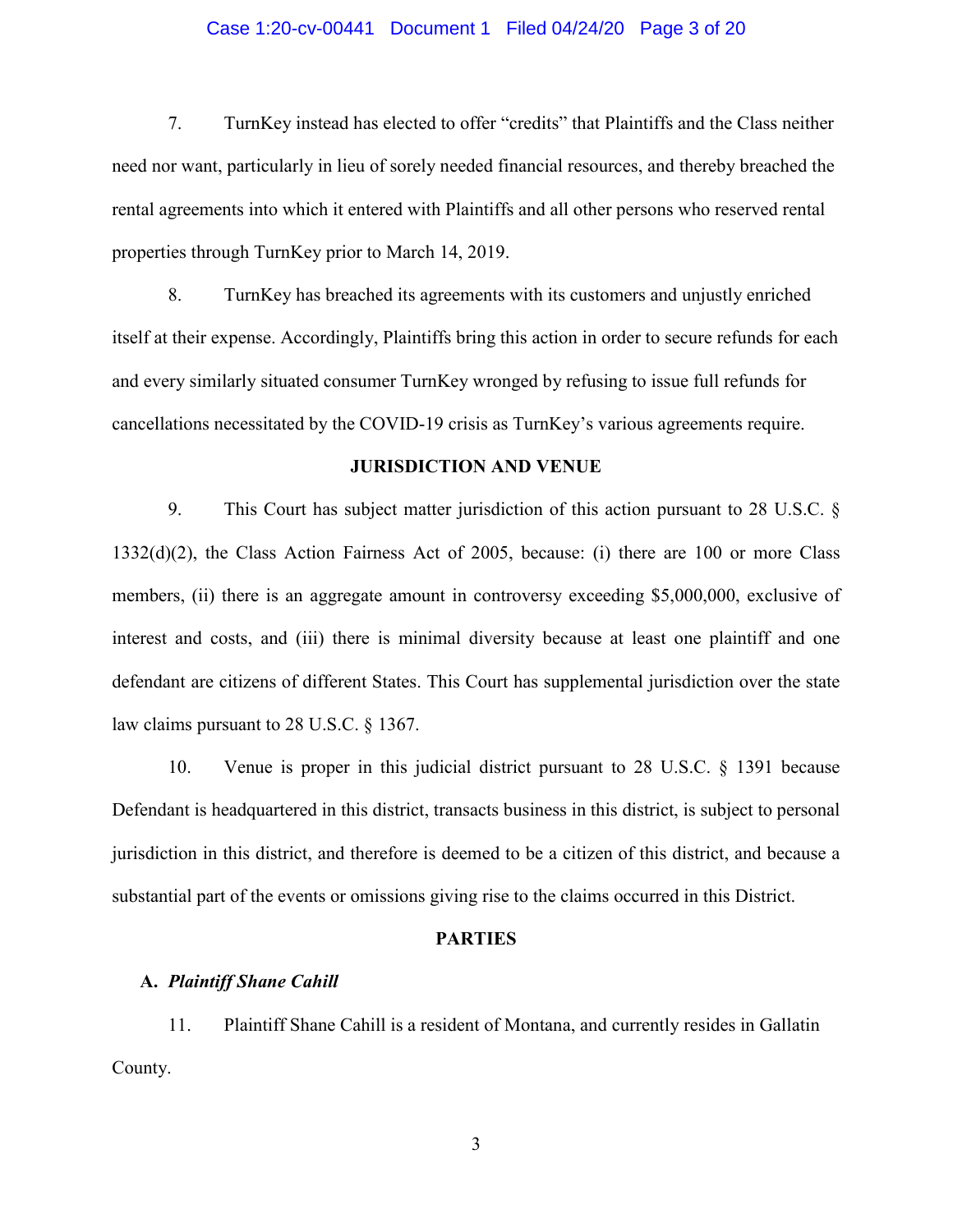### Case 1:20-cv-00441 Document 1 Filed 04/24/20 Page 4 of 20

12. On or about January 24, 2020, Plaintiff Cahill reserved a rental property located in Mount Pleasant, South Carolina from April 7, 2020 to April 13, 2020 through the website VRBO.com

13. Once the property was booked, however, Plaintiff Cahill began receiving emails from TurnKey about his reservation.

14. Plaintiff Cahill booked the TurnKey rental property located in South Carolina to attend his sister's wedding, which had been scheduled to occur on Saturday April 11, 2020 in Mount Pleasant, South Carolina.

15. On January 24, 2020, Plaintiff Cahill received an email from sender@messages.homeaway.com that provided, "You may be contacted by TurnKey Vacation Rentals regarding your reservation by email."

16. The January 24, 2020 email further indicated that Plaintiff Cahill would be charged a total of \$1,950.56 for his reservation, including \$205.00 for "professional housekeeping" and a "service fee" of \$154.00. The January 24, 2020 email further indicated that Plaintiff Cahill was required to pay the first installment of his rental fee by January 24, 2020 in the amount of \$333.66, and the remainder by March 8, 2020 in the amount of \$1,616.90.

17. On January 25, 2020, Plaintiff Cahill received a "TurnKey Vacation Rentals Guest Agreement" (Ex. A).

18. On January 25, 2020, Plaintiff Cahill received an email from TurnKey indicating that his reservation amount was \$1,796.56, and that "amounts will not include any service fees from booking websites (other than TurnKey)."

19. On January 25, 2020, Plaintiff Cahill paid the required deposit of \$333.66 on the South Carolina rental property.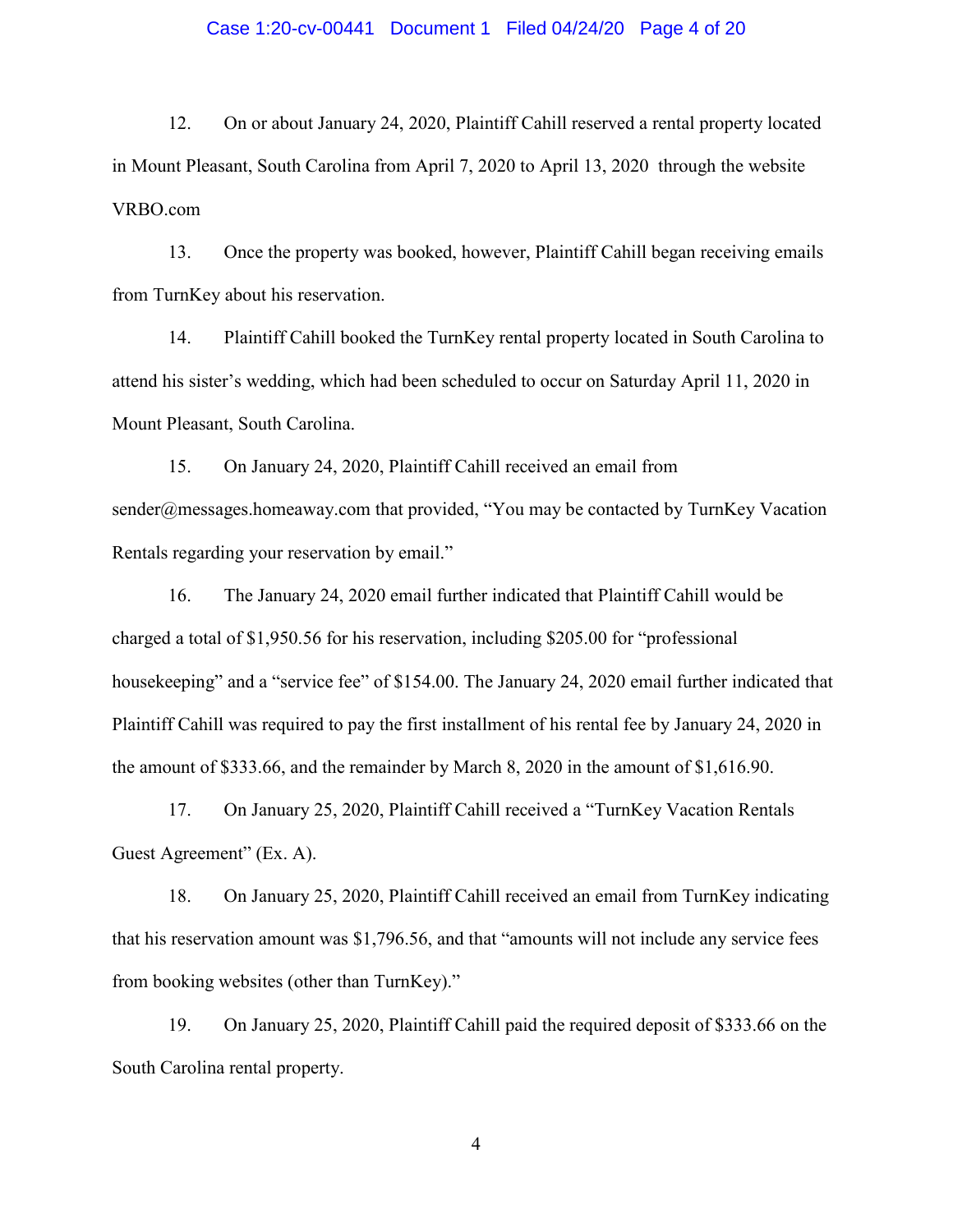### Case 1:20-cv-00441 Document 1 Filed 04/24/20 Page 5 of 20

20. On March 7, 2020, Plaintiff Cahill received an email from TurnKey indicating that his payment had been processed successfully for his rental dates of April 7 to April 13, 2020.

21. On March 18, 2020, Plaintiff Cahill learned that his sister's wedding might be rescheduled so he emailed TurnKey to inquire about changing the dates for his reservation. He did not receive a response.

22. On March 21, 2020, Plaintiff Cahill received an email from TurnKey indicating that it had "made [its] cancellation policy more flexible," offering him the opportunity to cancel to receive a full credit for a future stay, for the amount of the non-refundable amount you paid."

23. On March 31, 2020, Plaintiff Cahill received an email from TurnKey reminding him that he was "just 7 days away from [his] trip to Mount Pleasant, SC" and providing him with check-in and check-out information.

24. On March 31, 2020, Plaintiff Cahill received an email from TurnKey stating "Mount Pleasant Shutdown just issued major restrictions on travel and hospitality to help limit the impacts of COVID-19. . . . This unfortunately impacts your upcoming stay with us at 625 Williamson Drive. For your convenience and to avoid longer than normal wait times trying to contact us, we will **automatically cancel your booking and issue you a credit in the amount of \$1,796.56 toward a future stay**." (emphasis in original).

25. On March 31, 2020, Plaintiff Cahill sent an email to TurnKey following up on his previous email of March 18, 2020 to which he had not received a response, inquiring about changing the dates of his reservation and indicating that he wanted a refund if TurnKey could not offer him a property on his new dates.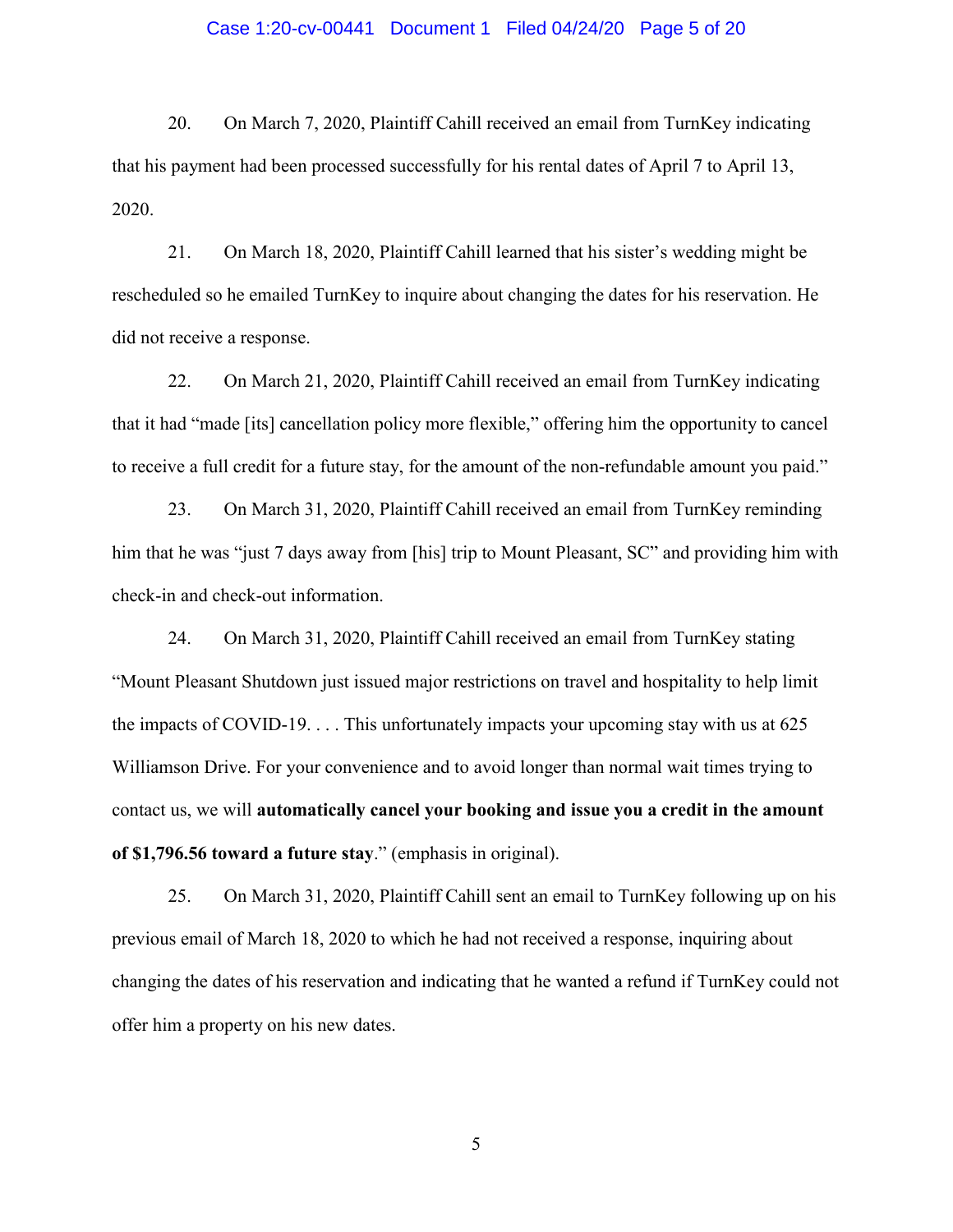### Case 1:20-cv-00441 Document 1 Filed 04/24/20 Page 6 of 20

26. In response to his March 31, 2020 email, Plaintiff Cahill received an email from Turnkey on March 31, 2020 stating it had "temporarily changed the cancellation policy, but still, we cannot offer to refund your reservation payment. The original booking must be canceled on or before the original arrival date or June 1, 2020, whichever comes first. The new booking must be booked on or before February 1, 2021, at the same home, and must have an arrival date on or before October 1, 2021. Please note that there will be no refunds if canceled, and this offer is non-transferable. The total credit is limited to the amount of the original booking, and no refunds will be given for the difference in reservation value. But, if the new reservation is more expensive, you will be responsible for the difference."

27. On April 1, 2020, Plaintiff Cahill received an email from sender@messages.homeaway.com stating "*Unfortunately, the property manager had to cancel your reservation* in The Groves, Mount Pleasant, SC, USA for Apr 7, 2020 – Apr 13, 2020." (emphasis added). The email further provided that "The property manager is responsible for the refund of your property rental fee."

28. On April 11, 2020, TurnKey emailed Plaintiff Cahill, stating it had "updated [its] cancellation policy to follow many travel industry leaders by issuing credits toward a future stay. . . As your request has escalated to TurnKey's corporate office, we can restate that our new policy has added flexibility to provide credits toward a future stay up to 18 months in the future, however, we are not issuing refunds."

29. Plaintiff Cahill's sister's wedding has been rescheduled to Saturday, October 17, 2020. Plaintiff contacted TurnKey to rebook the same property from October 13, 2020 to October 19, 2020, but was informed that the property is booked during those dates.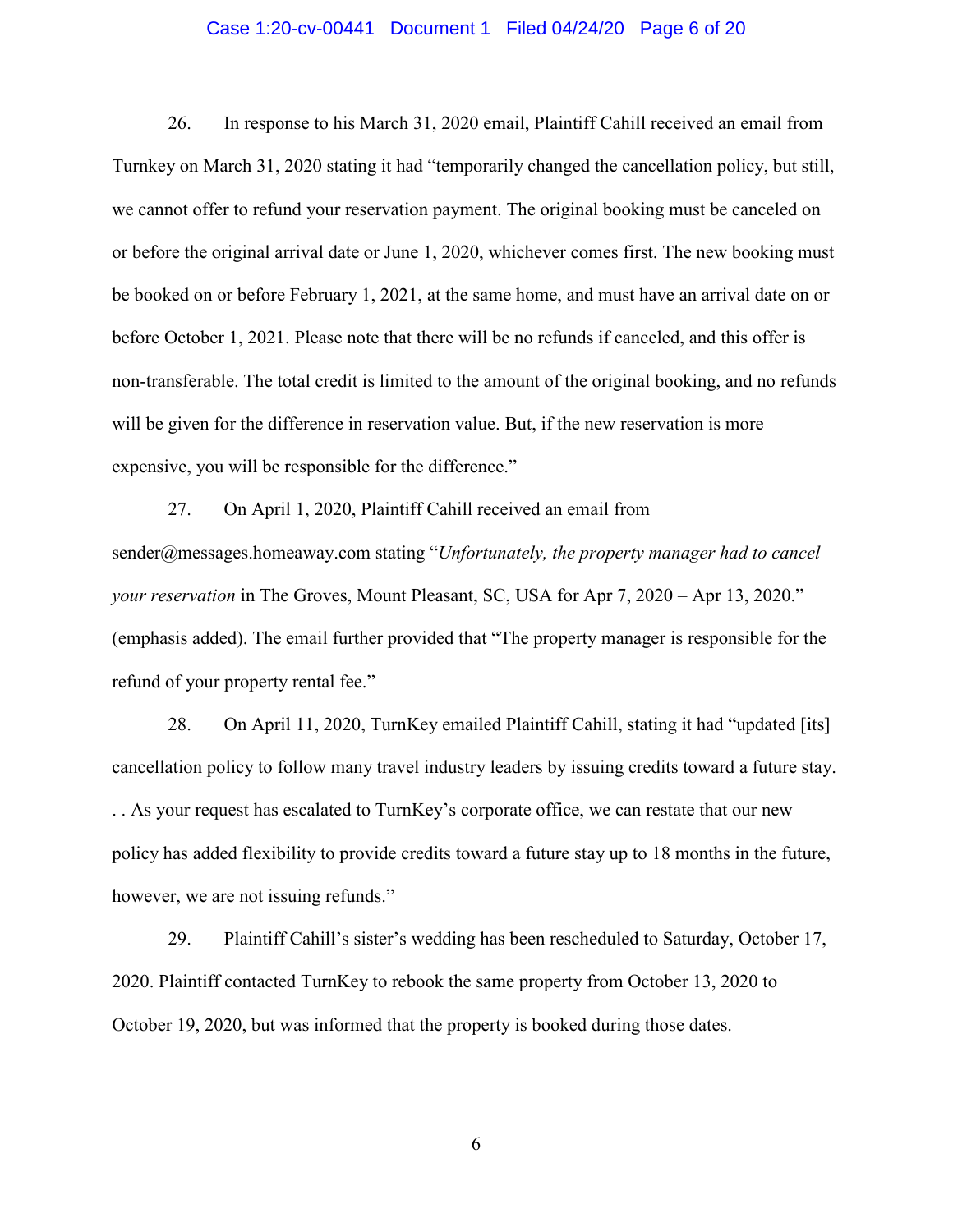### Case 1:20-cv-00441 Document 1 Filed 04/24/20 Page 7 of 20

30. Plaintiff Cahill requested that TurnKey reserve a comparable rental property for him in the same area as the one he had initially booked. TurnKey, however, informed Plaintiff Cahill that no other rental properties were available.

31. TurnKey has also failed to credit Plaintiff Cahill with the housekeeping fee of \$205.00.

## **B. Plaintiff Nye Peterson**

32. Plaintiff Nye Peterson is a resident of Texas, and currently resides in Round Rock located in Travis County.

33. On or about February 16, 2020, Plaintiff Peterson reserved a rental property located at Zona Rosa Ski Resort in Santa Fe, New Mexico from March 15 – March 20, 2020 through TurnKey.

34. On March 15, 2020, Plaintiff Peterson began driving from her home in Texas to the New Mexico rental property.

35. While travelling from Texas to New Mexico, Plaintiff Peterson learned that Zona Rosa Ski Resort had shut down due to COVID-19, that New Mexico was considering closing its border with Texas, and that Texas was considering issuing a shelter-in-place order covering all residents.

36. As a result of anticipated difficulties returning home to Texas from New Mexico, Plaintiff Peterson and her family determined that they had to return home and cancel their trip to New Mexico.

37. When driving back home, Plaintiff Peterson attempted to reach TurnKey by telephone to notify them of her need to cancel the reservation.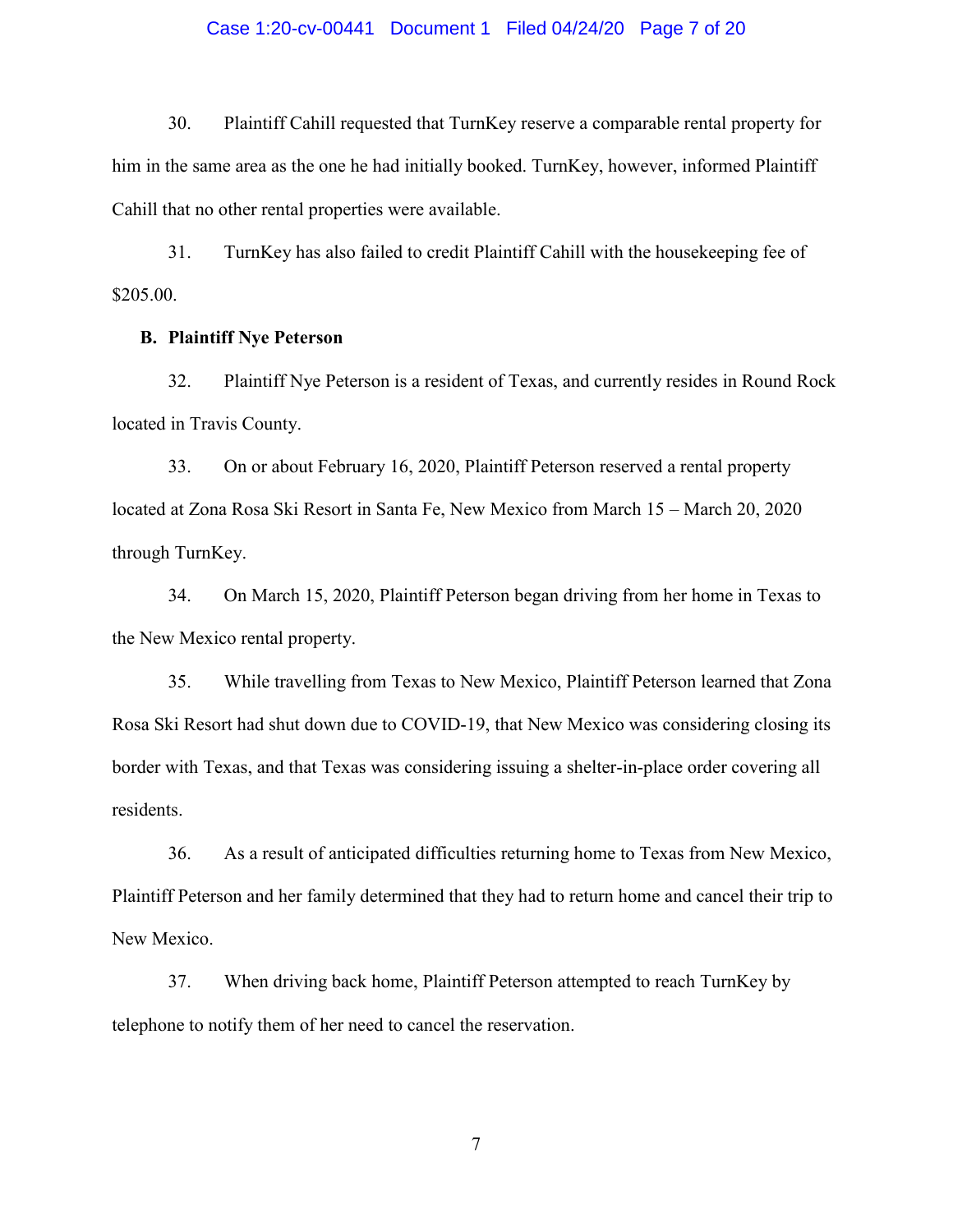### Case 1:20-cv-00441 Document 1 Filed 04/24/20 Page 8 of 20

38. Despite several attempts, Plaintiff Peterson was unable to reach TurnKey by phone so she also sent them a text message notifying them of the need to cancel the reservation. She did not receive a response to her text message.

39. On April 5, 2020, Plaintiff Peterson received an email from TurnKey stating that, "As your request has escalated to TurnKey's corporate office, we can restate that our new policy has added flexibility to provide credits toward a future stay up to 18 months in the future, however we are not issuing refunds."

40. However, Plaintiff Peterson is unable to travel the same dates in 2021, has no use for the rental unit that she had reserved for March 2020 or for any other TurnKey rental properties.

41. Plaintiff Peterson has advised TurnKey that she is unable to travel the same dates in 2021, has no use for the rental unit that she had reserved for March 2020 or for any other TurnKey rental properties, but has still not received a refund from TurnKey.

42. On April 5, 2020, Plaintiff Peterson received an email from TurnKey requesting that she review her stay at the TurnKey property.

#### **C. Defendant TurnKey Vacation Rentals, Inc.**

43. Defendant TurnKey Vacation Rentals, Inc. ("TurnKey") is a Delaware corporation with its principal place of business located in Austin, Texas. It may be served with process upon its registered agent for service of process, Capitol Corporate Services, Inc. at 206 E. 9<sup>th</sup> Street, Suite 1300, Austin, Texas 78701, or wherever she may be found.

44. TurnKey was founded in 2012 as an alternative to rental companies such as Airbnb and VRBO.

45. TurnKey has grown exponentially, and now manages more than 5,000 homes in 80 cities across 21 states: Alabama, Arizona, California, Colorado, Florida, Georgia, Hawaii, Illinois,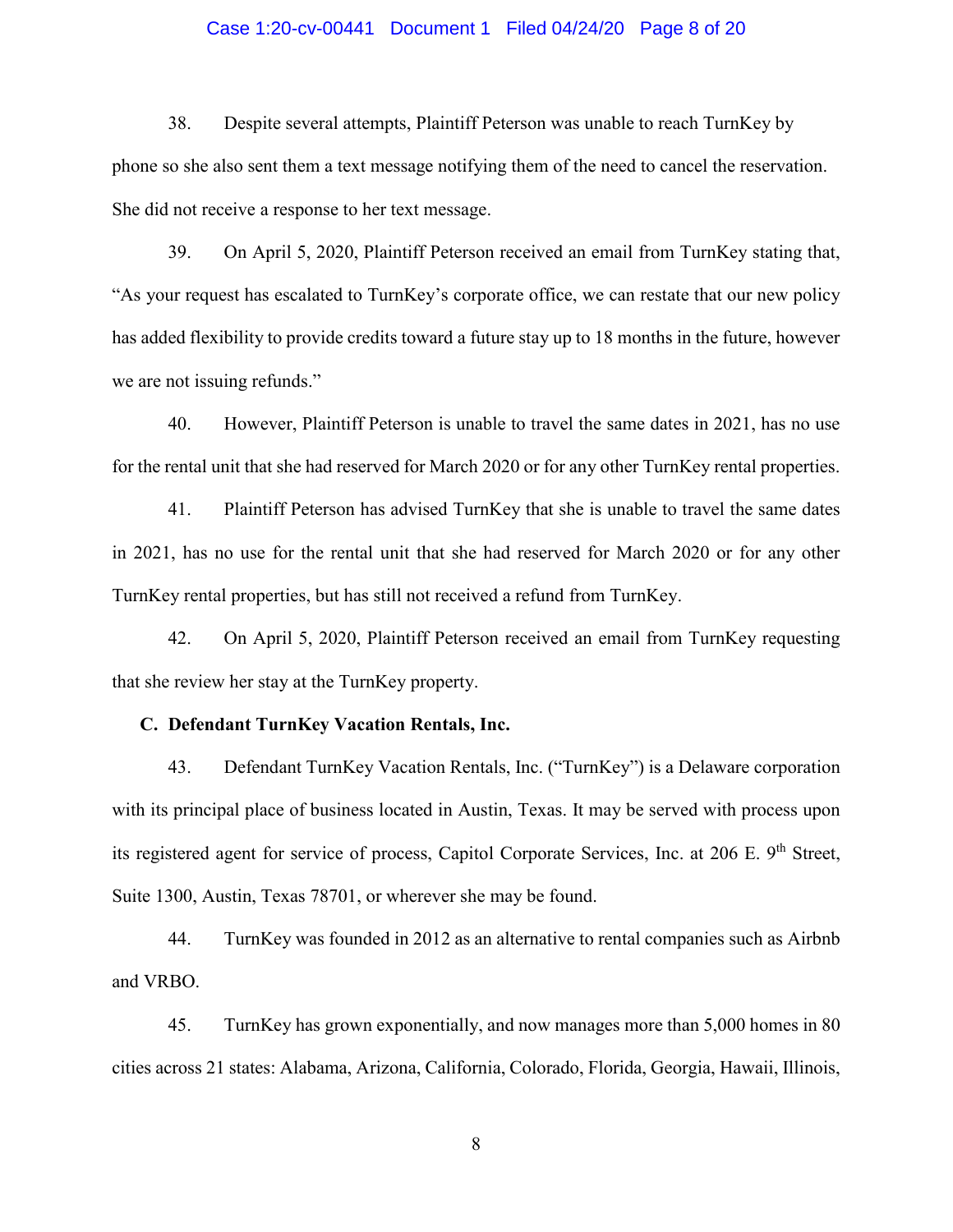#### Case 1:20-cv-00441 Document 1 Filed 04/24/20 Page 9 of 20

Maine, Massachusetts, Nevada, New Jersey, New Mexico, North Carolina, Oregon, South Carolina, Tennessee, Texas, Utah, Washington, and Wyoming.<sup>[2](#page-8-0)</sup>

46. TurnKey earns revenue by, *inter alia*, charging property owners a commission of  $18-23\%$  $18-23\%$  $18-23\%$  per booking.<sup>3</sup> Due to its success since its founding, TurnKey has attracted approximately \$100 million in venture capital funding.<sup>[4](#page-8-2)</sup>

### **FACTUAL ALLEGATIONS**

### **A. The COVID-19 Pandemic**

47. COVID-19 initially appeared contained to China and other portions of eastern Asia. But on January 20, 2020, authorities diagnosed the first official case of COVID-19 in the United States, in a 35-year-old who had recently returned from Wuhan to the State of Washington.

48. COVID-19 spread quickly. By January 30, 2020, there were nearly 8,000 confirmed cases of COVID-19 worldwide. In response, the WHO declared COVID-19 a "Public Health Emergency of International Concern." The next day, President Trump declared a public health emergency due to COVID-19, and the U.S. State Department banned travel between the United States and China.

49. Unfortunately for residents of the United States, COVID-19 was spreading silently, steadily increasing its reach. On February 29, 2020—the same day the U.S. government issued a "do not travel" warning and prohibited travel between the United States and several countries with COVID-19 outbreaks—the State of Washington became the first state to declare a state of emergency due to COVID-19. It would not be the last to do so.

50. On March 11, 2020, the WHO reclassified COVID-19 as a worldwide pandemic.

<span id="page-8-0"></span> <sup>2</sup> <https://www.turnkeyvr.com/aboutus> (last visited Apr. 22, 2020).

<span id="page-8-1"></span><sup>&</sup>lt;sup>3</sup> <https://blog.turnkeyvr.com/choosingbetweenturnkeyandvacasa/> (last visited Apr. 22, 2020).

<span id="page-8-2"></span><sup>4</sup> <https://www.turnkeyvr.com/aboutus> (last visited Apr. 22, 2020).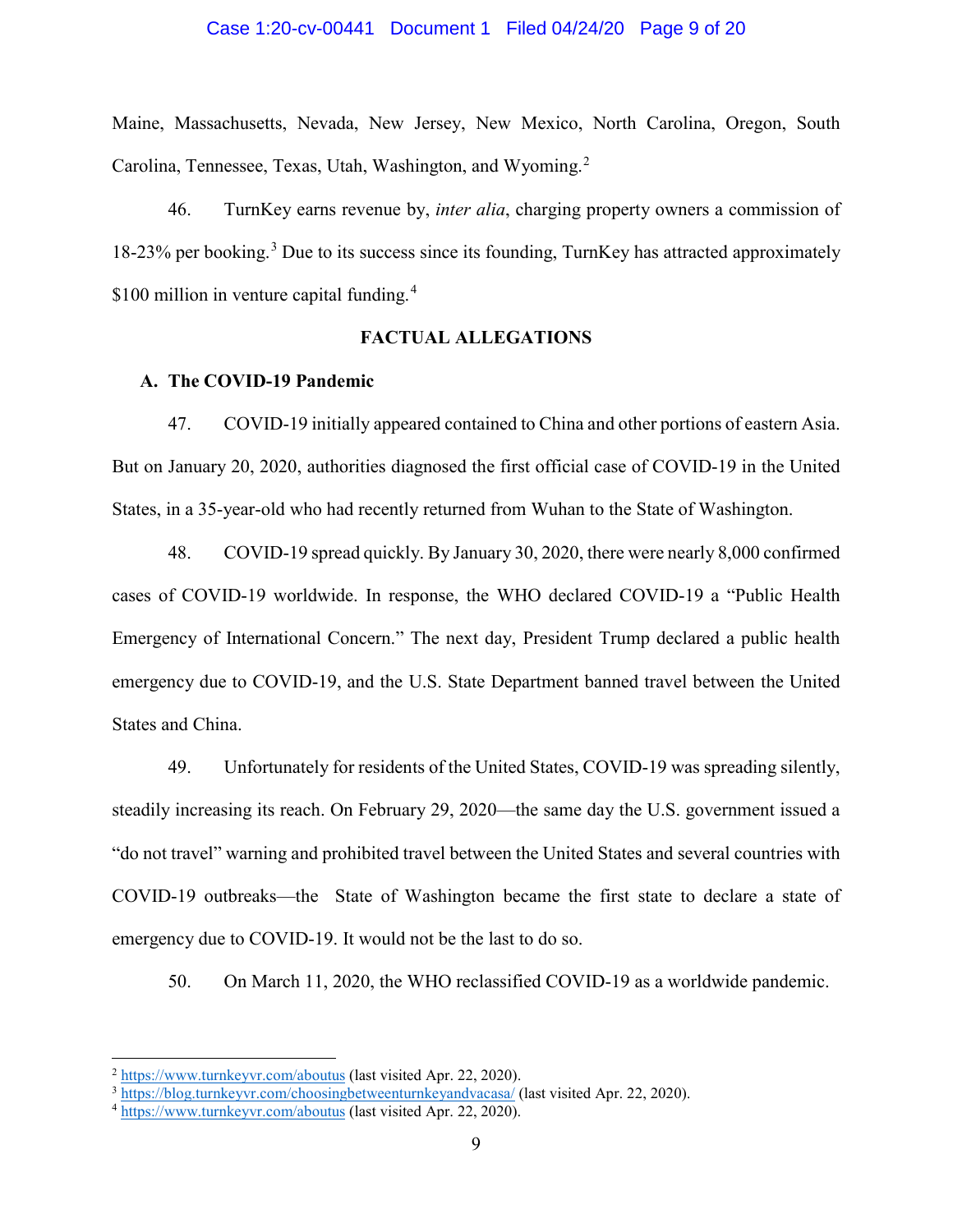### Case 1:20-cv-00441 Document 1 Filed 04/24/20 Page 10 of 20

51. The President declared a "National Emergency" on March 13, 2020 and, on March 15, the Centers for Disease Control and Prevention recommended avoiding gatherings of 50 people or more. The next day, the federal government tightened those guidelines and recommended avoiding groups of 10 people or more.

52. Despite these efforts, by March 23, 2020 the United States had reported more confirmed cases of COVID-19 than any other county in the world, and by the end of March the governors of most states had declared states of emergency due to COVID-19. State and local officials across the country also had issued stay-at-home orders that canceled public events, banned group gatherings, and closed schools, restaurants, and retail stores and prohibited unnecessary travel for weeks, if not indefinitely.

53. As a direct and proximate result of this unprecedented crisis, many airlines canceled or rescheduled flights, and event such as weddings, reunions, meetings and conventions also were postponed or cancelled altogether.

54. State and local governments placed significant restrictions on hospitality providers. For example, Mount Pleasant, South Carolina issued a shelter-in-place order in March that, as TurnKey acknowledged in an email to Plaintiff Cahill, required it to cancel all reservations in the area while the shutdown was in place.

55. Unlike most of its competitors, however, in the face of this crisis and concern from travelers TurnKey changed its refund policies to the detriment of its customers.

### **B. TurnKey's Rental Agreement**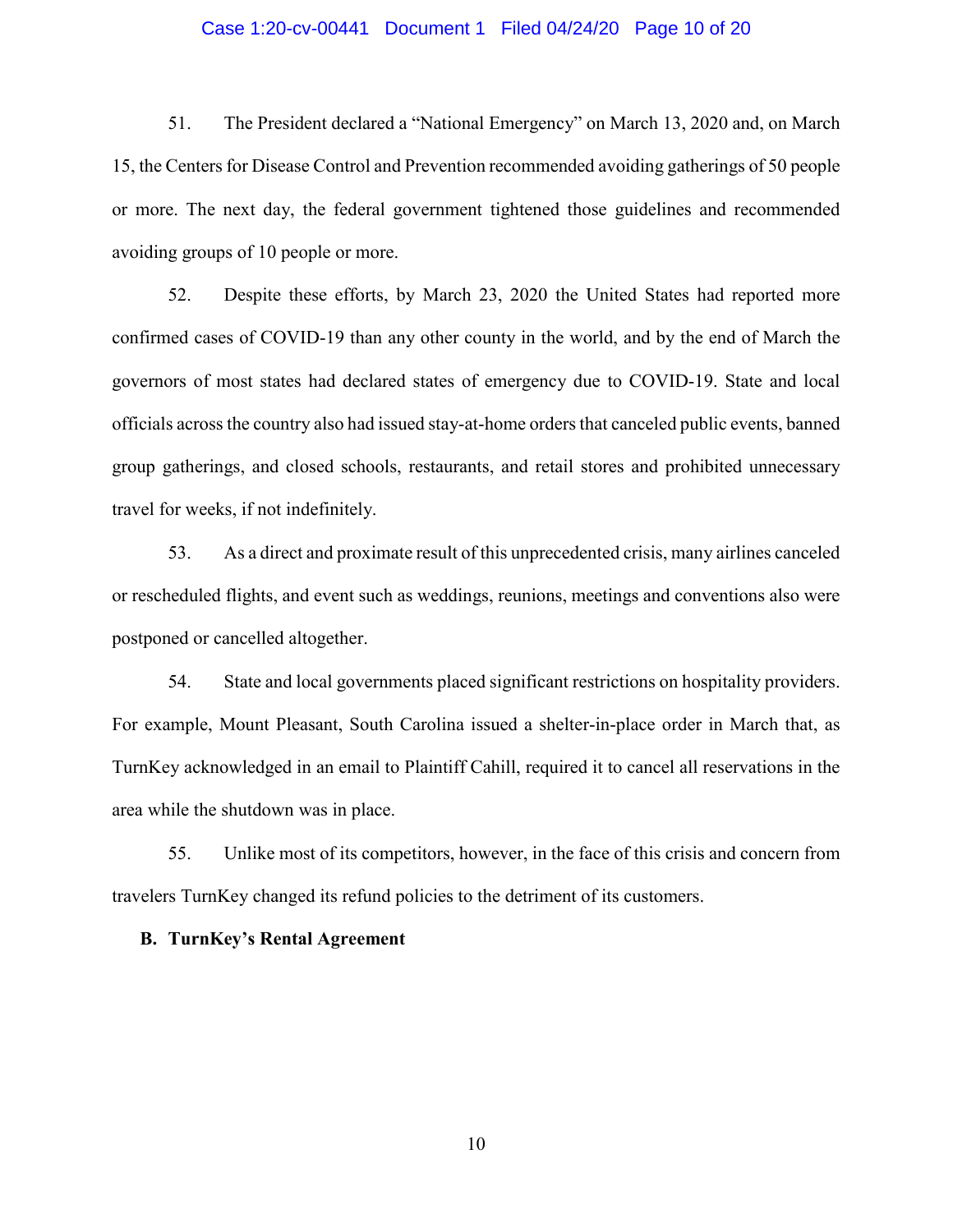### Case 1:20-cv-00441 Document 1 Filed 04/24/20 Page 11 of 20

56. TurnKey's "Guest Agreement,"[5](#page-10-0) which Plaintiffs and all Class members agreed to when reserving a TurnKey managed property, requires TurnKey to refund its customers for cancellations required by the current crisis.

57. Paragraph 12 of the Guest Agreement provides that "[i]n the rare event the Home that that you have reserved is for sale, is sold **or is otherwise unavailable for any reason** as determined by TurnKey, then TurnKey, in our discretion, may provide Guest with a comparable home at no additional cost to the Guest or cancel and refund the Guest's reservation." (emphasis added).

58. Critically, the COVID-19 crisis has rendered rental properties across the country unavailable. The sweeping shelter-in-place and stay-at-home orders the crisis has required—which order residents to stay in their homes and forego travel—did not make only certain homes unavailable, but rather *every* property within affected geographic areas, precluding TurnKey from providing a "comparable home."

59. Moreover, certain states and local governments have altogether banned vacation rentals like those TurnKey offers.

60. For example, at least seven states in which TurnKey manages properties have banned vacation rental since pandemic began: Florida, Georgia, Hawaii, Maine, Massachusetts, Nevada and South Carolina.<sup>[6](#page-10-1)</sup>

61. Hundreds, if not thousands, of counties and cities likewise have prohibited vacation rentals during the pandemic, in states as varied as, by way of example, California, Oregon and Washington on the West Coast, to New York and North Carolina on the East Coast.

<span id="page-10-0"></span> $\frac{5 \text{ https://www.turnkeyvr.com/rental-agreement}}{6 \text{6} \text{6} \text{6} \text{6} \text{6} \text{6}}$  (last visited Apr. 22, 2020) (attached hereto at Exhibit A).

<span id="page-10-1"></span><sup>22, 2020).</sup>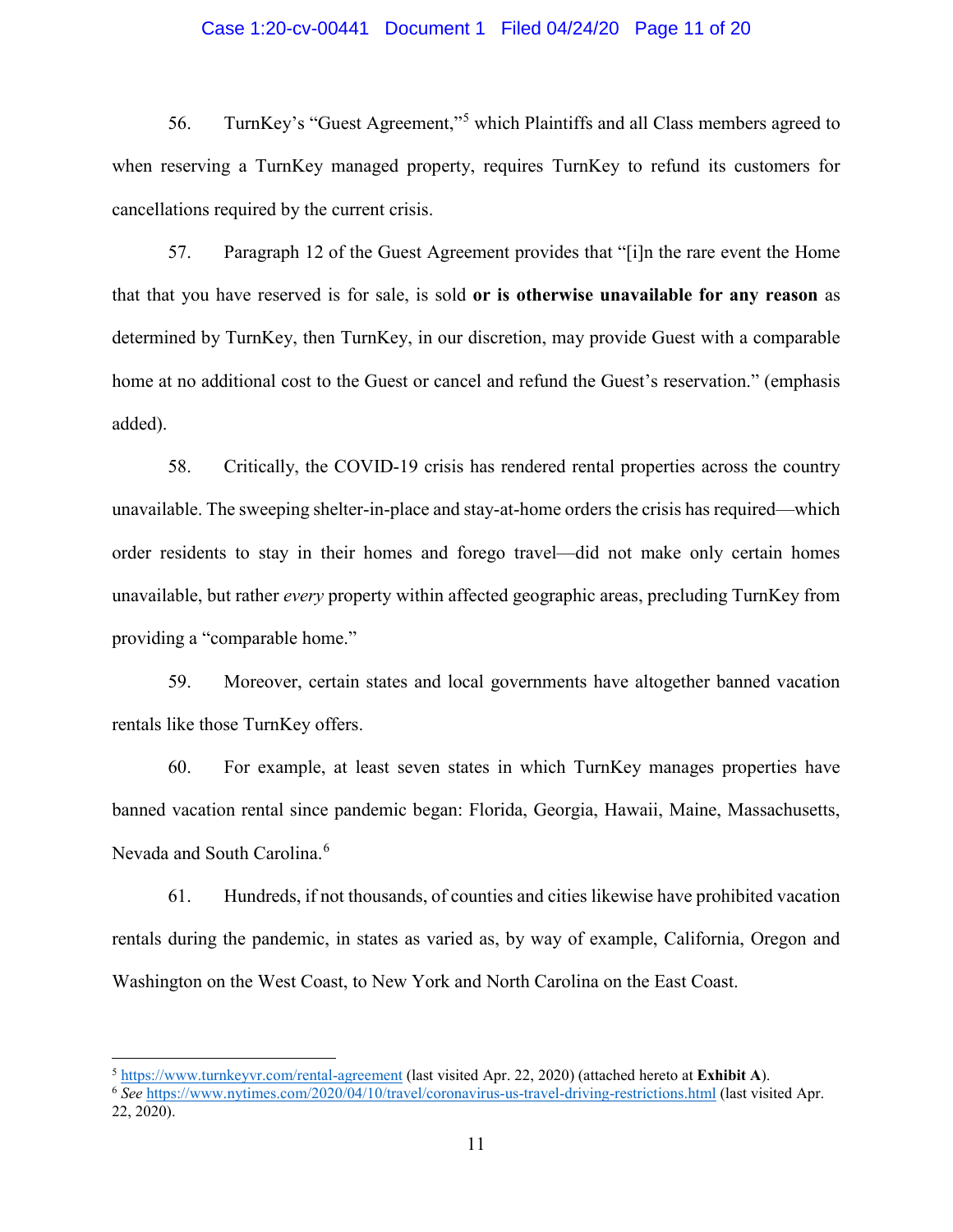### Case 1:20-cv-00441 Document 1 Filed 04/24/20 Page 12 of 20

62. TurnKey itself recognizes that COVID-19 has precluded travel and rendered properties unavailable, and cancelled reservations accordingly. For example, TurnKey cancelled Plaintiff Cahill's reservation on March 31, 2020, citing restrictions imposed by Mount Pleasant, South Carolina.

63. The Guest Agreement thus requires TurnKey to provide full refunds to Plaintiffs and all other similarly situated renters who were prohibited from availing themselves of their reservations due to the pandemic, regardless of whether those renters paid only a 10% deposit towards the rental or the entire reservation in full.

64. Second, the Guest Agreement obligates TurnKey to provide refunds to customers who cancelled reservations within 72 hours of the booking. Paragraph 14 of the Agreement provides that reservations made "more than 10 days in advance are fully refundable if the guest cancels the reservation within 72 hours after the time of booking."

65. TurnKey's Guest Agreement also explicitly incorporates by reference TurnKey's "Terms,"<sup>[7](#page-11-0)</sup> which provide, in pertinent part, that the "Terms will be interpreted in accordance with the laws of the State of Texas and the United States of America, without regard to its conflict-oflaw provisions[,]" and that all parties "agree to submit to the personal jurisdiction of a state court located in Austin, Texas or a United States District Court located in Austin, Texas" with respect to any dispute concerning the agreements.

### **C. TurnKey Changes Its Refund Policy in Response to COVID-19**

66. Rather than refund Plaintiffs and Class members as required due to the pandemic, however, TurnKey revised its refund and cancellation policies in an effort to evade its contractual obligations.

<span id="page-11-0"></span> <sup>7</sup> <https://www.turnkeyvr.com/terms> (last visited Apr. 22, 2020) (attached hereto as **Exhibit B**).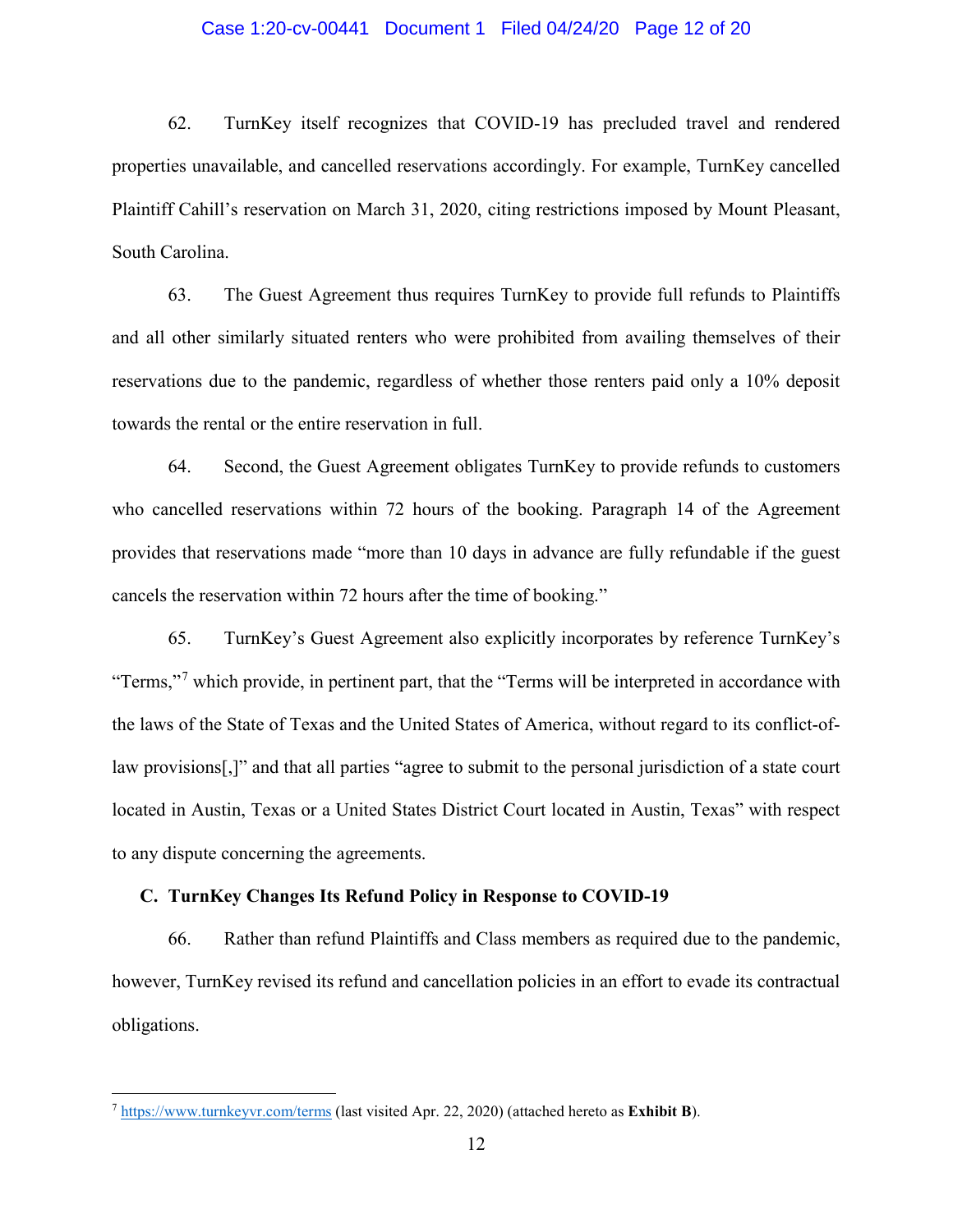### Case 1:20-cv-00441 Document 1 Filed 04/24/20 Page 13 of 20

67. On March 16, 2020, TurnKey announced it would no longer process refunds for Class members who cancelled their rentals within the cancellation windows set forth in the Guest Agreement, or whose chosen rental properties were rendered "unavailable" due to the pandemic.<sup>[8](#page-12-0)</sup> Moving forward, TurnKey would only provide Class members credits for future use, regardless of whether they intend to stay at a TurnKey property following the pandemic.

68. TurnKey also guaranteed the same or similar rate *only* at the properties Class members *originally* rented, and *only* if that property is available during their preferred future dates. Class members thus bear the risk that rental rates will increase in the future as property owners seek to recoup revenues lost to the pandemic.

69. Adding insult to injury, news reports indicate TurnKey has continued to offer properties for rent in municipalities that have prohibited vacation rentals due to the virus, despite knowing full well it will refuse to refund any monies paid once it inevitably cancels those reservations. [9](#page-12-1)

70. TurnKey, for its part, asserts it changed its policy to protect homeowners who rent their properties out through TurnKey. Homeowners disagree. "They're taking advantage of this," one homeowner told a local television channel. "We don't know that any of us will be here next year, that any of the guests can take advantage of this credit. We cannot assure that. They cannot assure that."<sup>[10](#page-12-2)</sup>

71. Despite the significant backlash to TurnKey's cancelation and refund policy, TurnKey continues to refuse to provide a cash refund to Plaintiffs and the Class.

<span id="page-12-0"></span> <sup>8</sup> <https://blog.turnkeyvr.com/update-to-turnkeys-cancellation-policy-regarding-covid-19-concerns/> (last visited Apr. 22, 2020).

<span id="page-12-2"></span><span id="page-12-1"></span><sup>9</sup> *See* [https://www.cbs8.com/article/news/investigations/your-stories-8/your-stories-local-vacation-rental-companys](https://www.cbs8.com/article/news/investigations/your-stories-8/your-stories-local-vacation-rental-companys-refund-policy-under-fire/509-5a75023c-dde2-49d2-840c-50957d4cea5b)refund-policy-under-fire/509-5a75023c-dde2-49d2-840c-50957d4cea5b (last visited Apr. 22, 2020). 10 *Id.*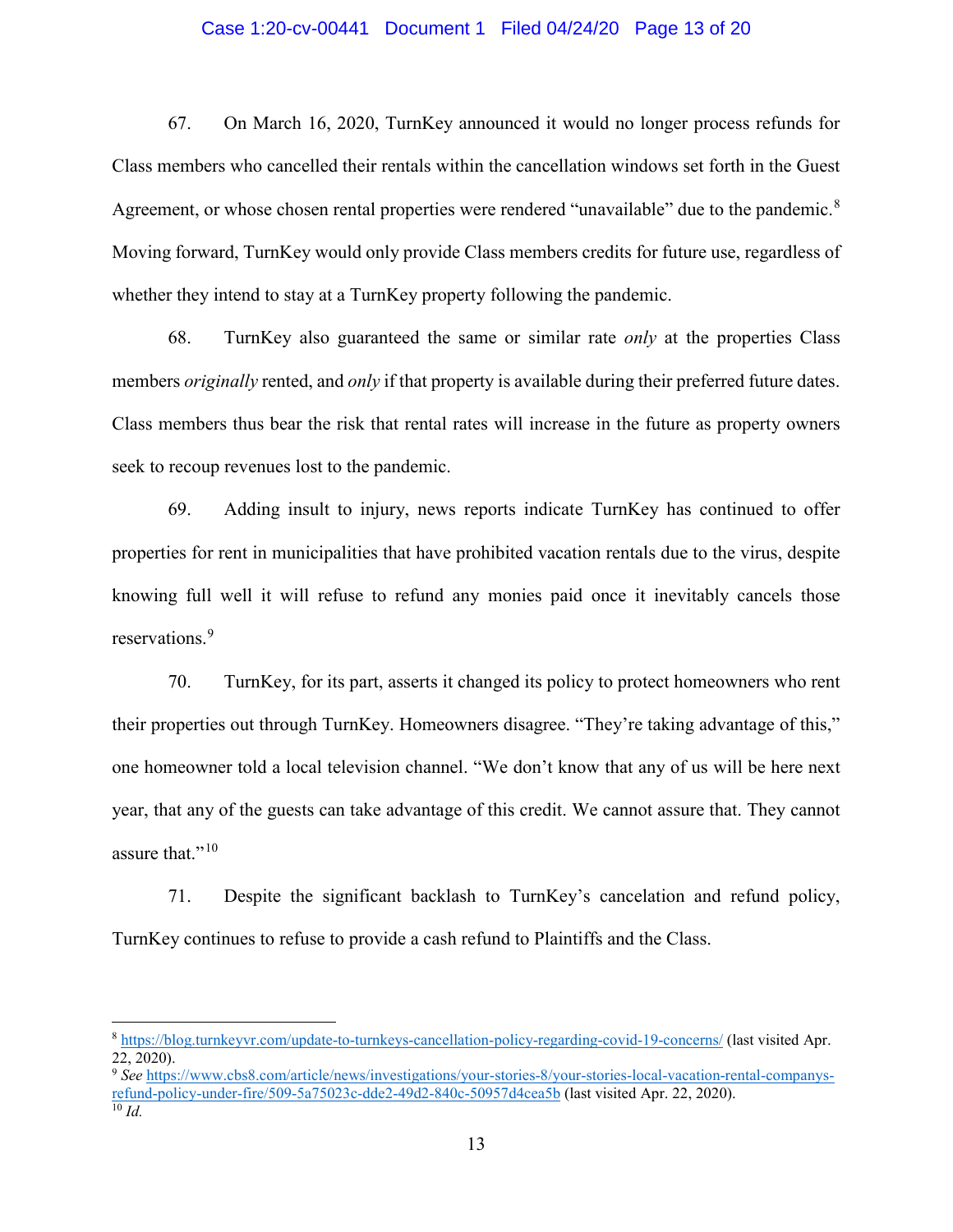## **CLASS ALLEGATIONS**

72. Plaintiffs bring this action, individually and, pursuant to Federal Rule of Civil

Procedure 23(a), 23(b)(2), and/or 23(b)(3), on behalf of a Nationwide Class defined as follows:

All persons in the United States who canceled reservations for properties managed by TurnKey Vacation Rentals, or whose reservations TurnKey Vacation Rentals cancelled, on or after March 1, 2020.

Excluded from the Class are: (a) Defendant; (b) Defendant's affiliates, agents, employees, officers and directors; and (c) the judge assigned to this matter, the judge's staff, and any member of the judge's immediate family.

73. **Numerosity**: Upon information and belief, the Class is so numerous that joinder of all members is impracticable. While the exact number and identity of individual members of the Class are unknown at this time, such information being in the sole possession of TurnKey and obtainable by Plaintiffs only through the discovery process. Plaintiffs believe, and on that basis allege, that the Class consists of hundreds of thousands of people. The number of Class members can be determined based on TurnKey's records.

74. **Commonality**: Common questions of law and fact exist as to all members of each Class. These questions predominate over questions affecting individual Class members. These common legal and factual questions include, but are not limited to:

- a. Whether a property is unavailable, within the meaning of the TurnKey Guest Agreement, when stay-at-home or shelter-in-place orders are issued for the geographic area in which the property is located;
- b. Whether a property is unavailable, within the meaning of the TurnKey Guest Agreement, when state and local governments prohibit vacation rentals in the geographic area in which the property is located;
- c. Whether the Guest Agreement requires TurnKey to provide Class members a refund when a property is unavailable;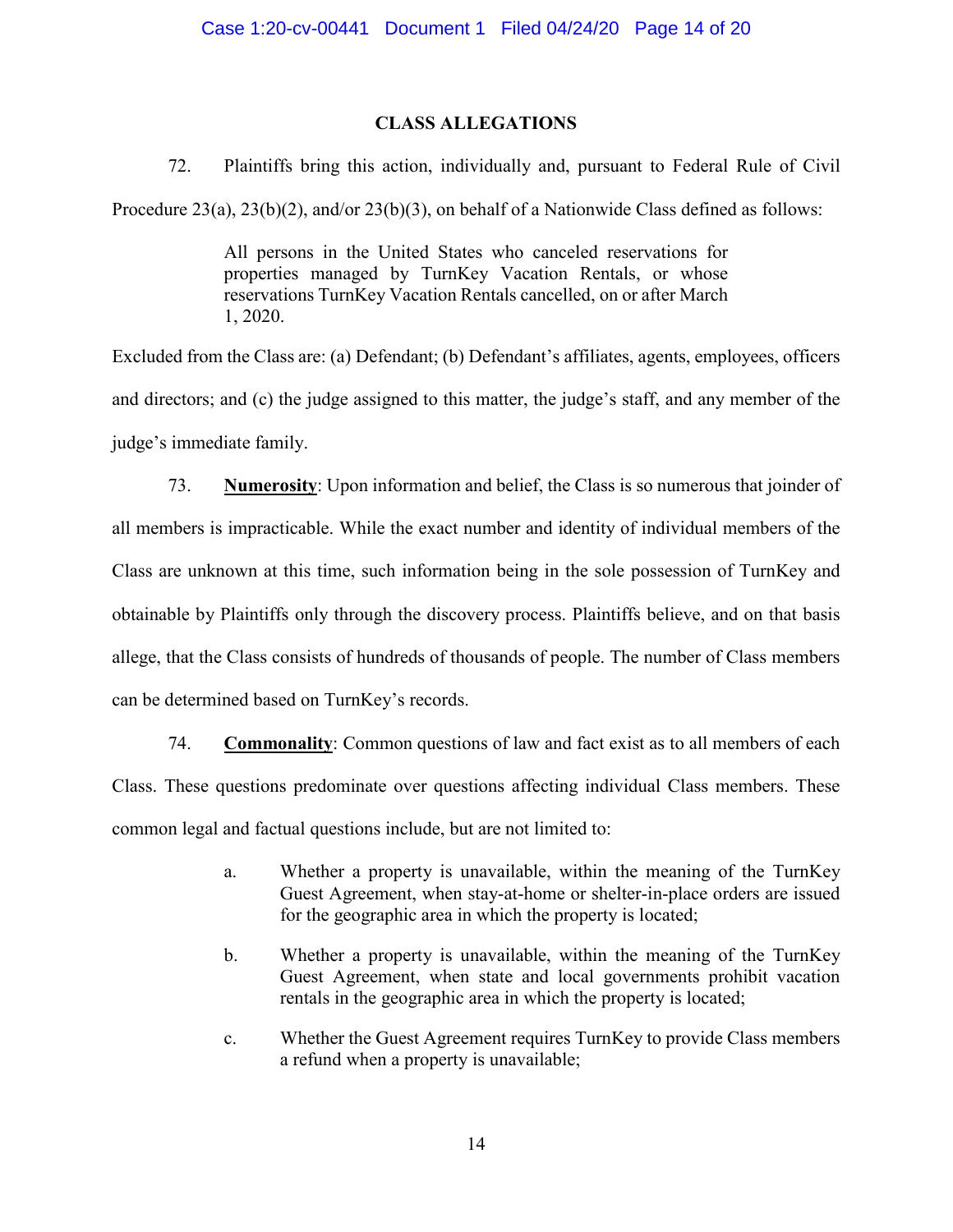- d. Whether the Guest Agreement requires TurnKey to provide Class members a refund when TurnKey cancels a reservation;
- e. Whether the Guest Agreement requires TurnKey to provide Class members a refund when they cancel a reservation within an applicable cancellation window;
- f. Whether TurnKey breached its Guest Agreement; and
- g. Whether TurnKey was unjustly enriched by its conduct.

75. **Typicality**: Plaintiffs have the same interest in this matter as all Class members, and Plaintiffs' claims arise out of the same set of facts and conduct as the claims of all Class members. Plaintiffs' and Class members' claims all arise out TurnKey's uniform conduct, statements, and unlawful, unfair, and deceptive acts and practices.

76. **Adequacy**: Plaintiffs have no interest that conflicts with the interests of the Class, and are committed to pursuing this action vigorously. Plaintiffs have retained counsel competent and experienced in complex consumer class action litigation. Accordingly, Plaintiffs and their counsel will fairly and adequately protect the interests of the Class.

77. **Superiority**: A class action is superior to all other available means of fair and efficient adjudication of the claims of Plaintiffs and members of the Class. The injury suffered by each individual Class member is relatively small compared to the burden and expense of individual prosecution of the complex and extensive litigation necessitated by TurnKey's conduct. It would be virtually impossible for members of the Class individually to effectively redress the wrongs done to them. Even if the members of the Class could afford such individual litigation, the court system could not. Individualized litigation increases the delay and expense to all parties, and to the court system, presented by the complex legal and factual issues of this case. Individualized rulings and judgments could result in inconsistent relief for similarly-situated individuals. By contrast, the class action device presents far fewer management difficulties, and provides the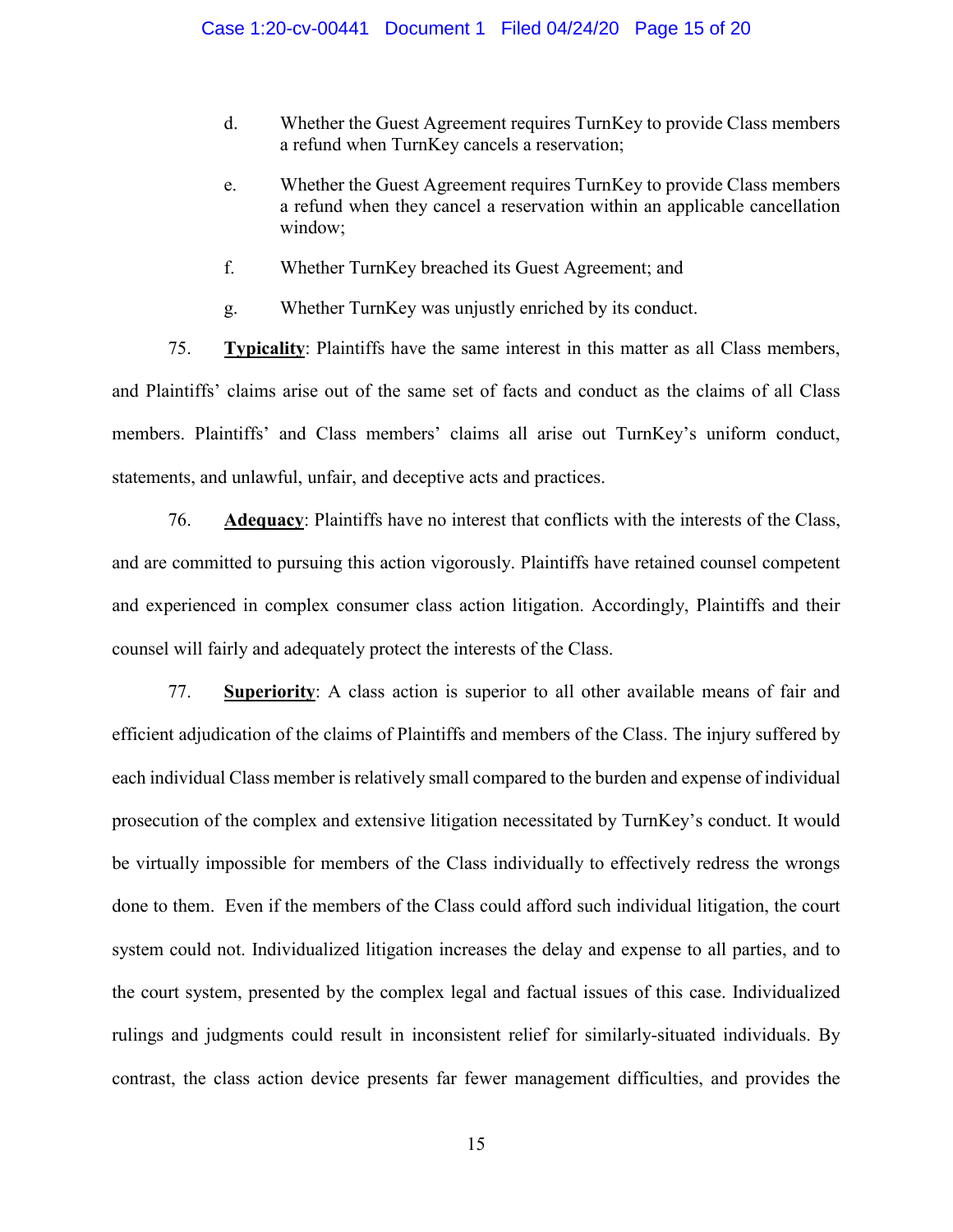### Case 1:20-cv-00441 Document 1 Filed 04/24/20 Page 16 of 20

benefits of single adjudication, economy of scale, and comprehensive supervision by a single court.

78. TurnKey has acted or refused to act on grounds generally applicable to the Class, thereby making appropriate final injunctive relief and corresponding declaratory relief with respect to the Class as a whole.

## **VIOLATIONS ALLEGED**

#### **COUNT I**

### **BREACH OF CONTRACT**

79. Plaintiffs incorporate by reference each of the allegations contained in the foregoing paragraphs of this Complaint.

80. Plaintiffs and the Class entered into TurnKey's Guest Agreement, which explicitly incorporates TurnKey's terms, when they reserved TurnKey-managed properties.

81. Plaintiffs and the Class performed their obligations under the TurnKey Guest Agreement by providing payment in exchange for the future use of a Turnkey-managed property during definite future dates.

82. The COVID-19 pandemic rendered Plaintiffs' and the Class's properties, as well as comparable properties, unavailable due to the slew of orders issued by state and local governments in response thereto.

83. In accordance with paragraph 12 of the TurnKey Guest Agreement, Plaintiffs and the Class are entitled to a refund of all monies paid in connection with their Turnkey property reservations.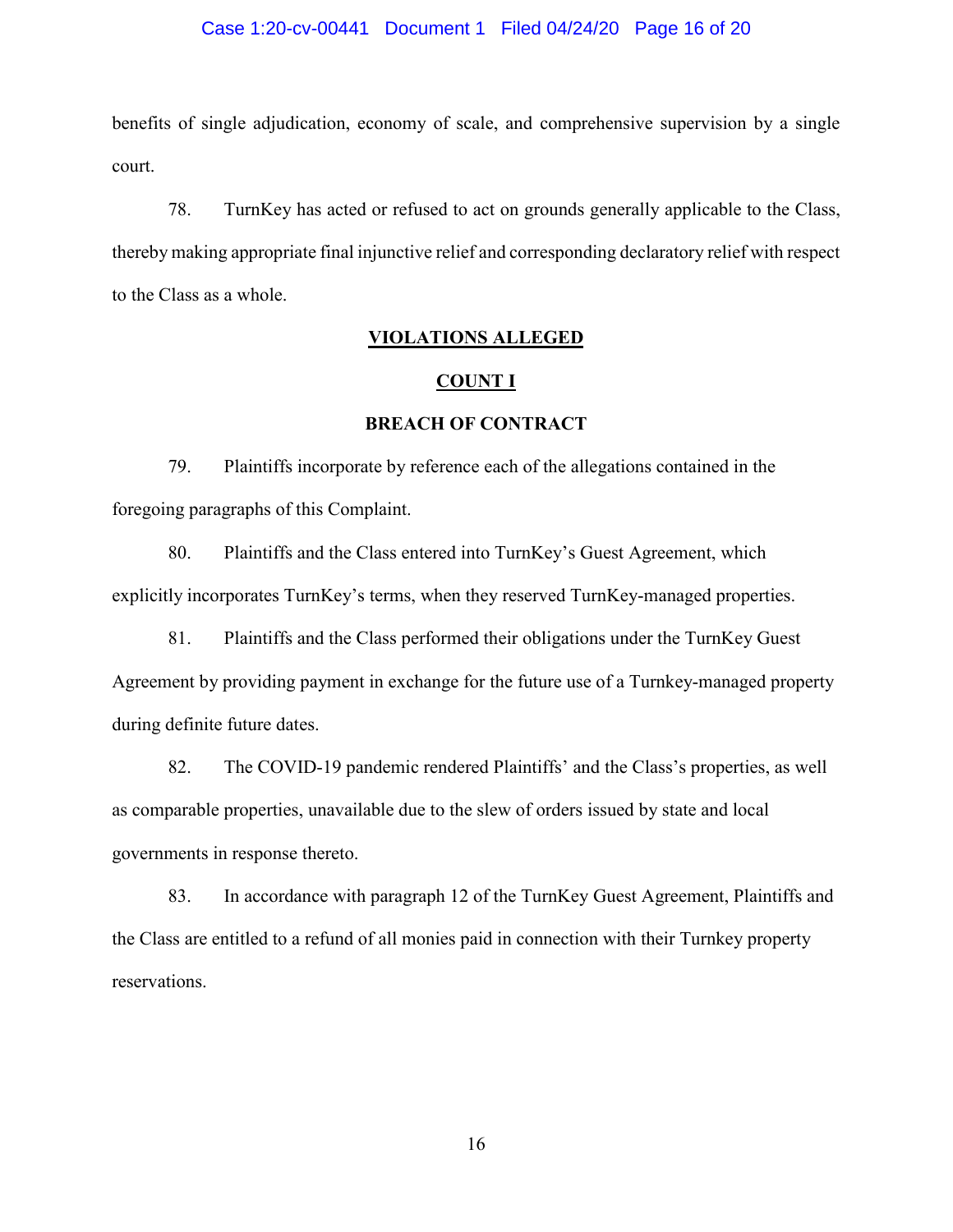### Case 1:20-cv-00441 Document 1 Filed 04/24/20 Page 17 of 20

84. Class members who cancelled their TurnKey reservations within seventy-two hours also are entitled to refunds in accordance with paragraph 14 of the TurnKey Guest Agreement.

85. TurnKey breached the Guest Agreement when it refused to provide Plaintiffs and the Class with refunds.

86. As a direct and proximate result of TurnKey's breach, Plaintiffs and the Class have suffered monetary damages and are entitled to refunds of all monies paid to TurnKey to rent a TurnKey managed property.

### **COUNT II**

### **UNJUST ENRICHMENT**

87. Plaintiffs incorporate by reference each of the allegations contained in the foregoing paragraphs of this Complaint

88. Plaintiffs and the Class conferred a direct benefit on TurnKey by reserving Turnkey-managed properties.

89. TurnKey knowingly and willingly accepted and enjoyed the benefits conferred on it by Plaintiffs and the Class.

90. TurnKey voluntarily accepted and retained these benefits, with full knowledge and awareness that, as a result of its conduct, Plaintiffs and the Class would not, and did not, receive the benefit of their bargain.

91. TurnKey's retention of these benefits is unjust and inequitable under the circumstances alleged herein.

92. Plaintiffs and the Class thus are entitled to recover the amount each paid to TurnKey to rent a TurnKey managed property.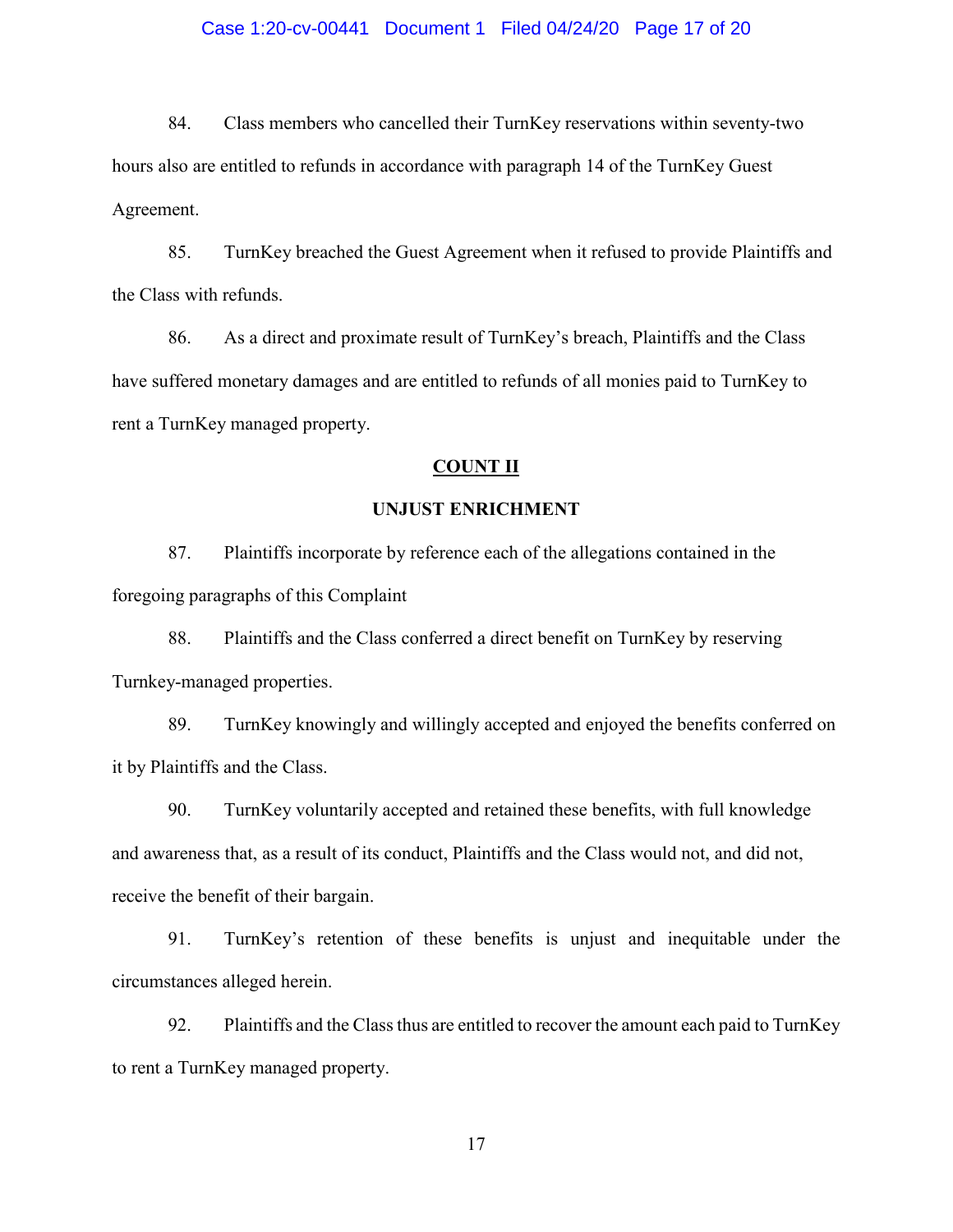### **COUNT III**

# **CONVERSION**

93. Plaintiffs incorporate by reference each of the allegations contained in the foregoing paragraphs of this Complaint.

94. Plaintiffs and the Class made reservations for properties that were promised in exchange for the amounts paid by Plaintiffs and the Class.

95. TurnKey intentionally interfered with Plaintiffs' and the Class' rights granted through these reservations when TurnKey failed to refund Plaintiffs and the Class for their reservations that they could no longer use.

96. TurnKey's decision to retain the fees paid by Plaintiffs and the Class without providing them with what was promised deprived Plaintiffs and the Class the benefit of their bargains.

97. TurnKey's intentional interference damaged Plaintiffs and the Class in that they paid for reservations that could not be used.

98. Plaintiffs and the Class seek a return of the prices paid for their reservations.

#### **PRAYER FOR RELIEF**

WHEREFORE, Plaintiffs, on behalf of themselves and the Class, respectfully request that this Court:

- A. Determine that the claims alleged herein may be maintained as a class action under Rule 23 of the Federal Rules of Civil Procedure, and issue an order certifying the Class as defined above;
- B. Appoint Plaintiffs as the representatives of the Class and their counsel as Class Counsel;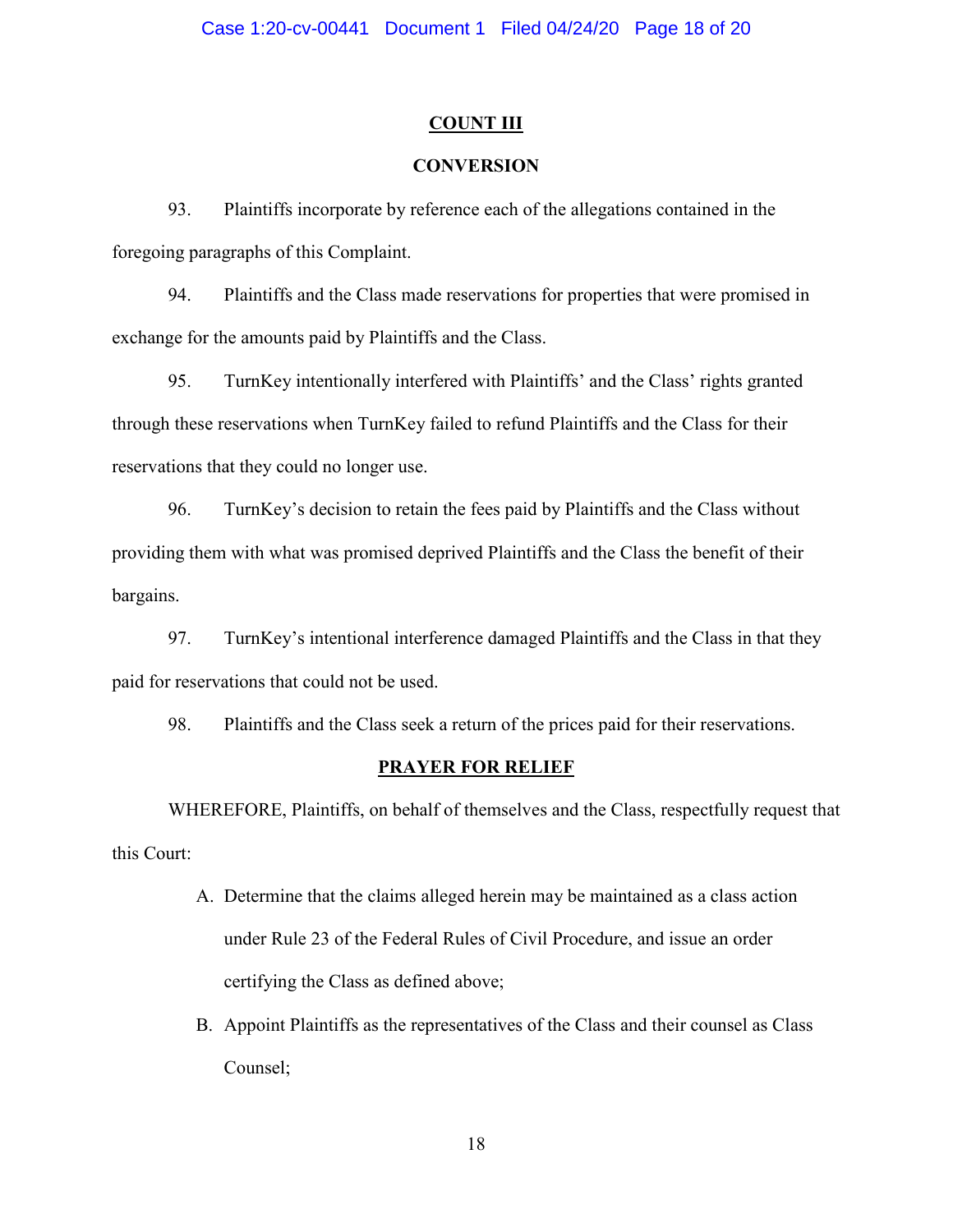- C. Award actual damages and equitable monetary relief to Plaintiffs and the Class and/or order TurnKey to return to Plaintiffs and the Class the amount each paid to TurnKey;
- D. Award pre-judgment and post-judgment interest on such monetary relief;
- E. Grant appropriate injunctive and/or declaratory relief, including, without limitation, an order that requires TurnKey to issue refunds to any member of the Class who requests a refund;
- F. Award reasonable attorneys' fees and costs; and
- G. Grant such further relief that this Court deems appropriate.

## **JURY DEMAND**

Plaintiffs, on behalf of themselves and the putative Class, demand a trial by jury on all issues so triable.

Dated: April 24, 2020 Respectfully submitted,

HOWRY BREEN & HERMAN, L.L.P.  $\bigwedge$  and  $\bigwedge$ RandvHowry

State Bar No. 10121690 [rhowry@howrybreen.com](mailto:rhowry@howrybreen.com) Sean Breen State Bar No. 00783715 [sbreen@howrybreen.com](mailto:sbreen@howrybreen.com) James Hatchitt State Bar No. 24072478 [jhatchitt@howrybreen.com](mailto:jhatchitt@howrybreen.com) 1900 Pearl Street Austin, Texas 78705-5408 Tel. (512) 474-7300 Fax (512) 474-8557